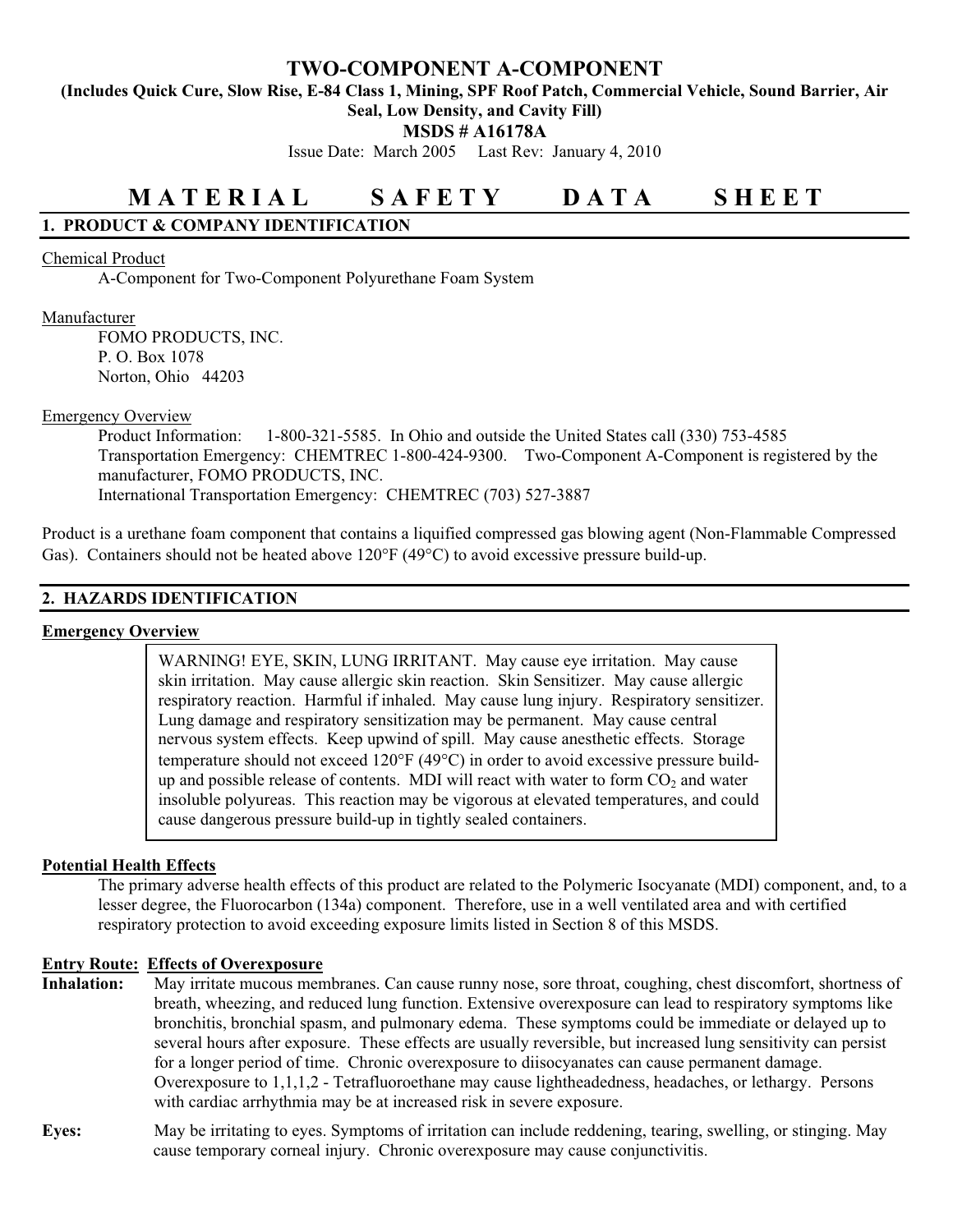TWO-COMPONENT A-COMPONENT ISSUE DATE: March 2005 LAST REV: January 2010 PAGE 2 OF 6 **Skin:** May cause localized irritation, reddening or swelling. May cause an allergic reaction. Prolonged or repeated exposure may lead to sensitization and/or contact dermatitis.

**Ingestion:** May cause irritation of mucous membranes in the mouth and digestive tract. Symptoms may include abdominal pain, nausea, vomiting, and diarrhea. Small amounts are unlikely to cause symptoms or injury.

If accidental contact occurs, follow the appropriate first aid procedure described in Section 4 of this MSDS.

| 3. COMPOSITION                                                                                                             |                        |                               |
|----------------------------------------------------------------------------------------------------------------------------|------------------------|-------------------------------|
| Chemical Name (common names)<br>$1,1,1,2$ - Tetrafluoroethane<br>(Non-Flammable Compressed Gas,<br>HFC, Fluorocarbon) 134a | CAS Number<br>811-97-2 | Percentage<br>5 to 10 percent |
| 4,4' - Diphenylmethane<br>Diisocyanate (MDI)                                                                               | $101 - 68 - 8$         | 30 to 60 percent              |
| Higher Oligomers of MDI<br>(Polymeric MDI)                                                                                 | 9016-87-9              | 30 to 60 percent              |

(NOTE: See Section 8 of this MSDS for Exposure Guidelines) (NOTE: See Section 11 of this MSDS for Toxicological Information-  $LC_{50}$  and  $LD_{50}$ )

| 4. FIRST AID      |                                                                                                                                                                                                                                                                                          |  |
|-------------------|------------------------------------------------------------------------------------------------------------------------------------------------------------------------------------------------------------------------------------------------------------------------------------------|--|
| Inhalation:       | If breathing difficulty is experienced, move to area free of exposure. Provide fresh air. If necessary, provide<br>oxygen or artificial respiration by trained personnel and obtain medical attention.                                                                                   |  |
|                   | Eye Contact: Flush with clean water for at least 15 minutes and obtain medical attention.                                                                                                                                                                                                |  |
|                   | <b>Skin Contact:</b> Use a rag to remove liquid from skin and remove contaminated clothing. May cause mild irritation or<br>temporary darkening of skin. Persistent washing with soap and water will eventually remove all residue. If<br>irritation persists, obtain medical attention. |  |
| <b>Ingestion:</b> | Drink 1 to 3 glasses of water and seek immediate medical attention. Do not induce vomiting. Never give<br>anything orally to an unconscious person.                                                                                                                                      |  |

## **5. FIRE FIGHTING MEASURES**

**3. COMPOSITION**

**Extinguishing Media**: Dry Chemical, carbon dioxide, Halon 1211, chemical foams, or water spray (if used in large quantities).

**Firefighting Procedures**: Isolate area. Stay upwind. Water is not recommended unless used in large quantities as a fine spray when other extinguishing agents are not available. The product is equipped with a pressure relief valve which can activate in a high temperature situation. Remove all personnel from the area at the first sound of releasing pressure. Protective equipment: Wear self-contained breathing apparatus to protect against toxic decomposition by-products, including Carbon monoxide, Carbon dioxide, Nitrogen oxides, Isocyanates, Hydrogen fluoride and traces of Hydrogen cyanide. Wear all turn out gear (boots, trousers, helmet, gloves, and hood).

**Unusual Fire/Explosion Hazards**: Product reacts with water. Water Contamination will produce carbon dioxide. High temperatures will raise the pressure in the containers, which may lead to rupturing. Cured foam is organic and, therefore, will burn in the presence of sufficient heat, oxygen and an ignition source. Main hazards associated with burning foam are similar to burning of other organic materials (wood, paper, cotton, etc.) and precautions against exposure should be taken accordingly. Avoid welding or other "hot work" in the vicinity of exposed cured foam.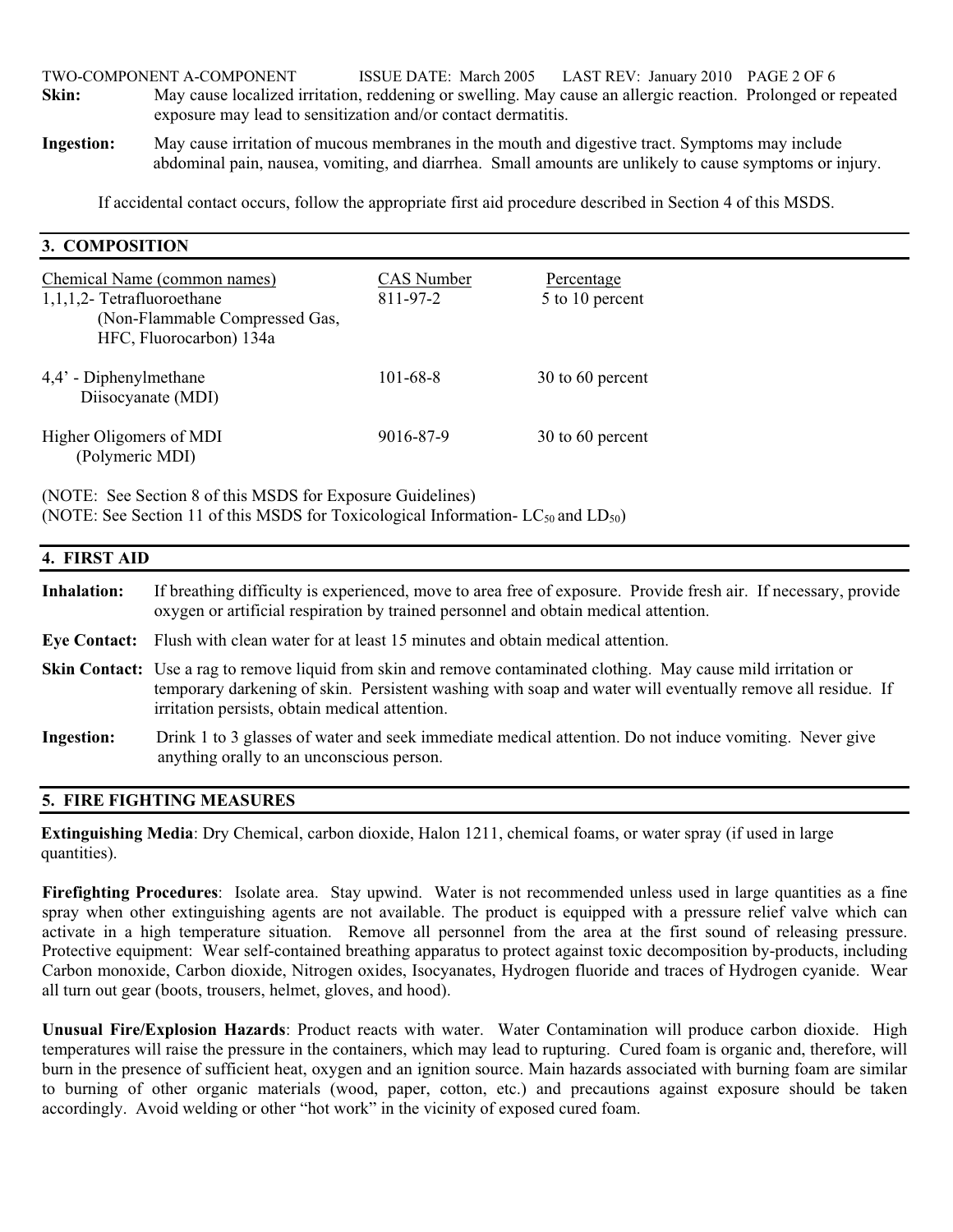## **6. ACCIDENTAL RELEASE MEASURES/DISPOSAL CONSIDERATIONS**

**Personal Precautions**: Evacuate all unnecessary personnel; contain the area if possible. Wear skin, eye, and respiratory protection and equipment. Ventilate the area.

**Environmental Precautions**: Containment should include preventing the spill from entering drains, sewers, waterways, groundwater, or soil.

**Clean Up Procedures/Neutralization**: Soak up material with absorbent and shovel into chemical waste container. Loosely cover container and remove from work area. Decontaminate waste and spill area with a solution of  $0.2 - 0.5\%$  liquid detergent and  $3 - 8%$  concentrated ammonium hydroxide in water  $(5 - 10%$  sodium bicarbonate may be substituted for ammonium hydroxide). Use 10 parts of solution for each part of the spill and allow to react for at least 10 minutes. Allow loosely covered container to stand for several days before disposing in accordance with all applicable federal, state and local regulations.

## **7. HANDLING AND STORAGE**

**Handling**: Use only in a well ventilated area with certified respiratory protection or with a power air purifying respirator (PAPR). Wear protective glasses or goggles, nitrile gloves, and clothing that protects from dermal exposure. Contents are under pressure. Do not puncture or incinerate.

**Storage**: Store in a cool, dry place. Ideal storage temperature for disposable kits is 60°F to 80°F (15.5°C to 26.6°C). Store refillable tanks at 75°F to 85°F (24°C to 29°C). Storage at less than ideal temperatures can cause delays in production until the product is warmed/cooled to temperature. Do not expose the tanks/kits to open flame or temperatures above 120°F (49°C). Excessive heat can cause premature aging of components resulting in a shorter shelf life. Protect unused product from freezing. Storage below 55 $\overline{P}$  (12.7 $\overline{C}$ ) may affect foam quality if chemicals are not warmed to room temperature before using. Protect containers from physical abuse.

## **8. EXPOSURE CONTROLS/PERSONAL PROTECTION**

## **Read all product instructions before using**.

| <b>Exposure Guidelines</b>    |       |                  |                              |
|-------------------------------|-------|------------------|------------------------------|
| $4,4'$ – Diphenylmethane      | OSHA  | .020 ppm ceiling | $200 \text{ mg/m}^3$ ceiling |
| Diisocyanate (MDI)            | ACGIH | .005 ppm TWA     | .051 mg/m <sup>3</sup> TWA   |
| $1,1,1,2$ - Tetrafluoroethane | WEEL  | $1,000$ ppm      | $4,240$ mg                   |

(None of the components in this product are listed by IARC, NTP, OSHA or ACGIH as a carcinogen).

## **Personal Protective Equipment**

**Respiratory Protection:** Use products only in a well ventilated area. If atmospheric levels are expected to exceed the exposure levels, use a NIOSH approved air purifying respirator equipped with an organic vapor cartridge and a particulate filter. If atmospheric levels exceed 10 times the TLV or PEL level for which an air-purifying respirator is effective, use a powered air purifying respirator (PAPR). The type of respiratory protection selected must comply with the requirements set forth in OSHA's Respiratory Protection Standard (29 CFR 1910.134).

**Hand Protection:** Use chemically resistant gloves (ie Nitrile gloves). Nitrile/butadiene rubber, Butyl Rubber, polyethylene, PVC (vinyl), or neoprene gloves are also effective. Glove selection should take into account potential body reactions to certain materials and manufacturer's instructions for use.

**Eye Protection**: Use safety glasses or goggles. An eye wash station should be in the area.

**Skin Protection:** Avoid contact with skin. Use clothing that protects against dermal exposure.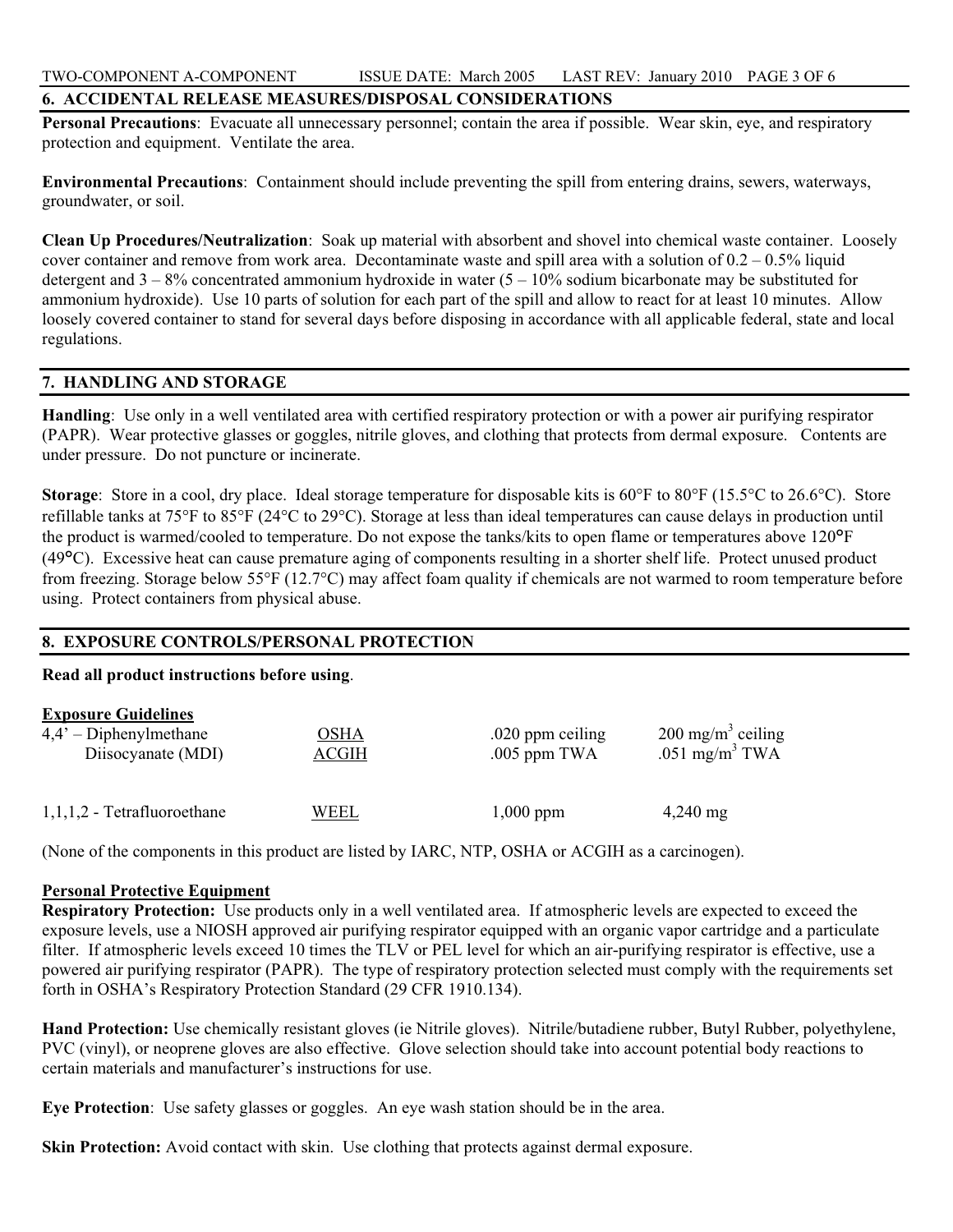TWO-COMPONENT A-COMPONENT ISSUE DATE: March 2005 LAST REV: January 2010 PAGE 4 OF 6 **Medical Surveillance**: Users whom have a history of adult asthma should be excluded from work with isocyanates. Some users can become sensitized to isocyanates. Once a user has become sensitized, no further exposure should be permitted. Skin or respiratory allergies should also be taken into account be using isocyanates.

## **9. PHYSICAL AND CHEMICAL PROPERTIES**

| Physical Appearance  |                      | Amber to dark brown liquid. Froths to an off white to yellowish color when released from<br>container. (Note; Appearance may differ with the introduction of a dye or colorant). |
|----------------------|----------------------|----------------------------------------------------------------------------------------------------------------------------------------------------------------------------------|
| Odor                 |                      | Slight musty odor                                                                                                                                                                |
| Specific Gravity     |                      | Approximately 1.2 ( $H_2O = 1$ ) at 25 <sup>o</sup> C                                                                                                                            |
| <b>Boiling Point</b> | $\bullet$            | 1,1,1,2 - Tetrafluoroethane (Non-Flammable Compressed Gas, HFC Fluorocarbon 134a)<br>boils at $-15^{\circ}F$ ( $-26^{\circ}C$ ). MDI boils at $406^{\circ}F$ ( $208^{\circ}C$ ). |
| Flash Point          |                      | $1,1,1,2$ - Tetrafluoroethane (HFC 134a); none. MDI; 390°F (199°C).                                                                                                              |
| Vapor Pressure       | $\ddot{\phantom{a}}$ | Contents under pressure have vapor pressure greater than 50 psig/345 kPa. For MDI<br>liquid less than 10 mm Hg at $77^{\circ}F$ (25 $^{\circ}C$ ).                               |
| Solubility in Water  |                      | Insoluble, reacts slowly with water to liberating traces of $CO2$ .                                                                                                              |

# **10. STABILITY AND REACTIVITY**

**Stability**: This product is considered stable under normal and anticipated storage and handling conditions. Do not store above 120 $\degree$ F (49 $\degree$ C). For longest shelf life, avoid storage above 90 $\degree$ F (32.2 $\degree$ C).

**Materials to Avoid**: Alcohols, strong bases or amines, metal compounds, ammonia, strong oxidizers. Avoid contamination with water

**Conditions to Avoid:** Avoid moisture. Material reacts slowly with water, releasing CO<sub>2</sub> High temperatures will raise the pressure in the containers, which may lead to rupturing. Product use is temperature sensitive. Avoid temperatures below 40°F (5°C) or temperatures above 95°F (35°C).

**Thermal Decomposition**: Toxic decomposition by-products, including Carbon monoxide, Carbon dioxide, Nitrogen oxides, Isocyanates, Hydrogen fluoride and traces of Hydrogen cyanide can be released in instances of fire.

# **11. TOXICOLOGICAL INFORMATION**

## **Acute Toxicity**

Inhalation:  $LC50$  490 mg/m<sup>3</sup> (4h, rat) Ingestion: LD50 >5,000 mg/kg (rat, male/female) Skin: LD50 >5,000 mg/kg (rabbit) Sensitization Skin: (rabbit, slightly irritating) Eye: (rabbit, slightly irritating)

**Repeated Dose Toxicity**: 2 yrs, Inhalation, NOAEL .19, (rat, male/female, 6hrs/day, 5days/week) Irritation to lungs and nasal cavity

**Chronic Toxicity/ Carcinogenicity**: 6.3 mg/m (**high level of exposure**, 2years, 6hrs/day, 5days/week) Lung tumors observed.

**Developmental Toxicity**: rat, female, 6hrs/day, 12 mg/m<sup>3</sup>, days 6-15 (gestation period); 4 mg/m<sup>3</sup> (maternal/fetotoxicity)

**Genetic Toxicity In vitro**: Inconclusive, In vitro studies were negative/positive, salmonella typimurium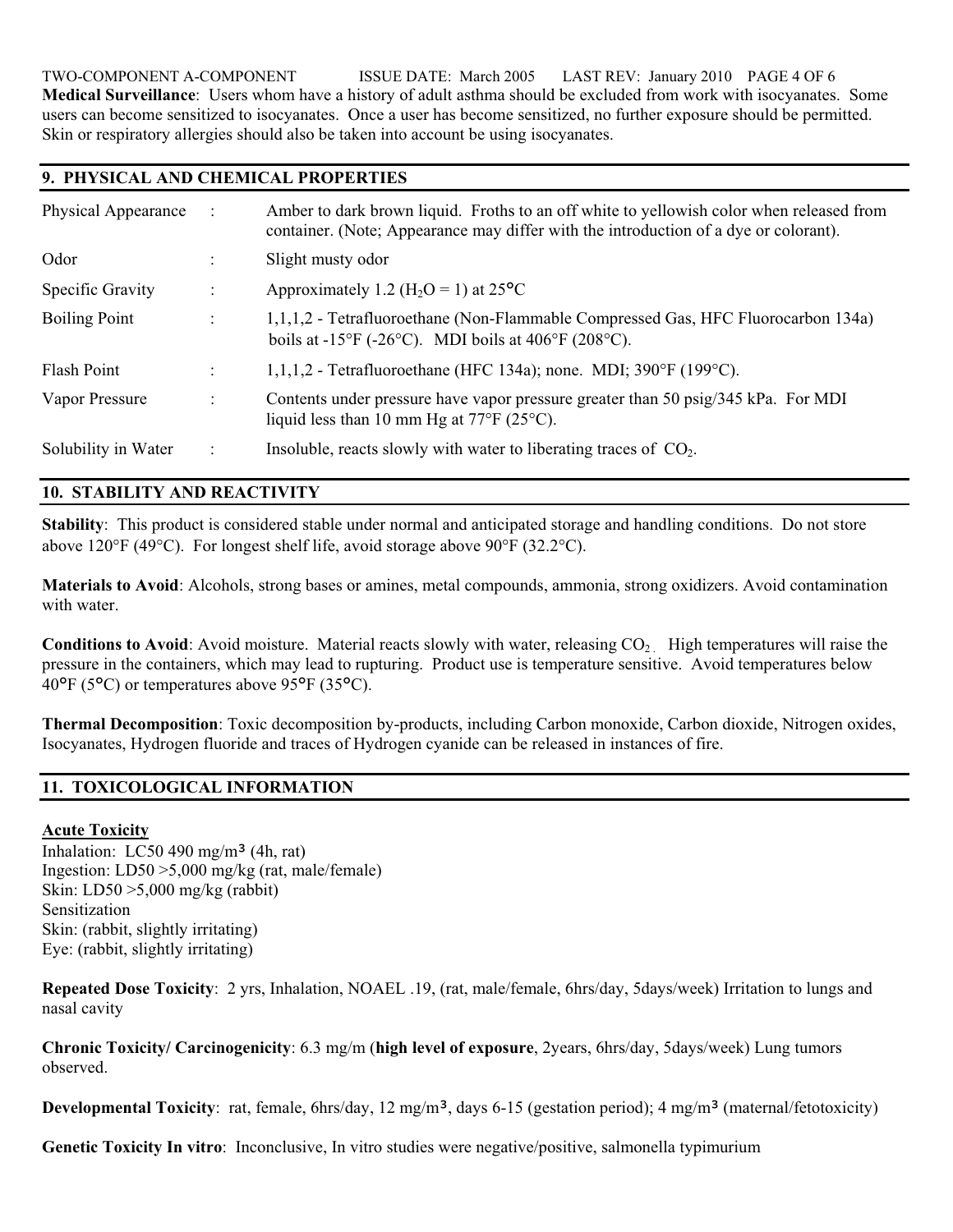# **12. ECOLOGICAL INFORMATION**

## **Ecological Data for Polymeric MDI:**

Biodegradation: Expected to have a short half-life Bioaccumulation: Oncorhynchus mykiss (rainbow trout), 112 day exposure, <1 BCF. Does not bioaccumulate. Acute Toxicity to Fish: LC0: >1000mg/l brachydanio rerio (zebra fish), 96 hour exposure Acute Toxicity to Aquatic Invertebrates: EC50: >1000 mg/l Daphnia magna (water flea), 24h Toxicity to Microorganisms: EC50: >100 mg/l, activated sludge, 3h

### **Ecological Data for MDI**

Acute Toxicity to Fish: LC50: >500mg/l brachydanio rerio (zebra fish), 24h Acute Toxicity to Aquatic Invertebrates: EC50: >500 mg/l Daphnia magna (water flea), 24h

## **Ecological Data for 1,1,1,2-Tetrafluoroethane**

Accumulation in aquatic organisms is unlikely

## **13. DISPOSAL CONSIDERATIONS**

## **Disposable Cylinders**:

## 1. DO NOT INCINERATE TANKS

2. After tanks are empty, the hose must be removed and the tanks must be vented. CAUTION: Tanks will still be under pressure. Turn valves to the off position before removing the hoses. Safety glasses or goggles, nitrile gloves, clothing that protects against dermal exposure, and a certified respirator must be worn during this procedure. With tank inverted, slowly open tank valve, point tank away from face and allow pressure to completely vent. CAUTION: Empty tank could contain potential vapor toxicity hazard. Dispose Cylinders in a well ventilated area with certified respiratory protection. 3. DISPOSE OF EMPTY CYLINDERS ACCORDING TO APPLICABLE FEDERAL, STATE, AND LOCAL REGULATIONS. CHECK WITH YOUR LOCAL WASTE DISPOSAL SERVICE FOR GUIDANCE.

## **Refillable Tanks:**

### THESE TANKS ARE RETURNABLE.

The tanks are shipped back to Fomo Products, Inc to be cleaned, refilled, and redistributed. Return instructions are included in the collar of the refill tanks.

## **14. TRANSPORTATION –**

| Shipping Information |                                                                                                                         |                                                                                                             |
|----------------------|-------------------------------------------------------------------------------------------------------------------------|-------------------------------------------------------------------------------------------------------------|
|                      | Containers Less Than 1000 cu. cm. (1 liter)                                                                             | Containers Greater Than 1000 cu. cm. (1 liter)                                                              |
| Ground               | Consumer Commodity ORM-D (On Shipper Carton)<br>Consumer Commodity Two-Component A-<br>Component (On Shipping Document) | UN1956 Compressed Gas n.o.s. (Fluorocarbon) 2.2 (Non-<br>Flammable Gas Label)                               |
| Mining Foam          |                                                                                                                         | UN1956 Compressed Gas n.o.s. (1,1,1,2 Tetrafluoroethane)<br>2.2 (Non-Flammable Gas Label)                   |
| Air                  | UN1950 Aerosols, Non-Flammable 2.2<br>(Non-flammable Gas Label)                                                         | UN1956 Compressed Gas n.o.s. (Fluorocarbon) 2.2 (Non-<br>flammable Gas Label)                               |
| Mining Foam          |                                                                                                                         | UN1956 Compressed Gas n.o.s. (1,1,1,2 Tetrafluoroethane)<br>2.2 (Non-Flammable Gas Label)                   |
| Water                | UN1950 AEROSOLS "LTD QTY" 2<br>IMDG Volume 2; Page $# 93$                                                               | UN1956 Compressed Gas n.o.s. (Fluorocarbon) 2.2 IMDG<br>Volume # 2; Page # 93                               |
| Mining Foam          |                                                                                                                         | UN1956 Compressed Gas n.o.s. (1,1,1,2 Tetrafluoroethane)<br>2.2 (Non-Flammable Gas Label)                   |
| Exceptions           | N/A                                                                                                                     |                                                                                                             |
| <b>Note</b>          |                                                                                                                         | Emergency Response Guide Numbers - Consumer Commodity $\# 171$ . For Aerosols and Compressed Gas $\# 126$ . |